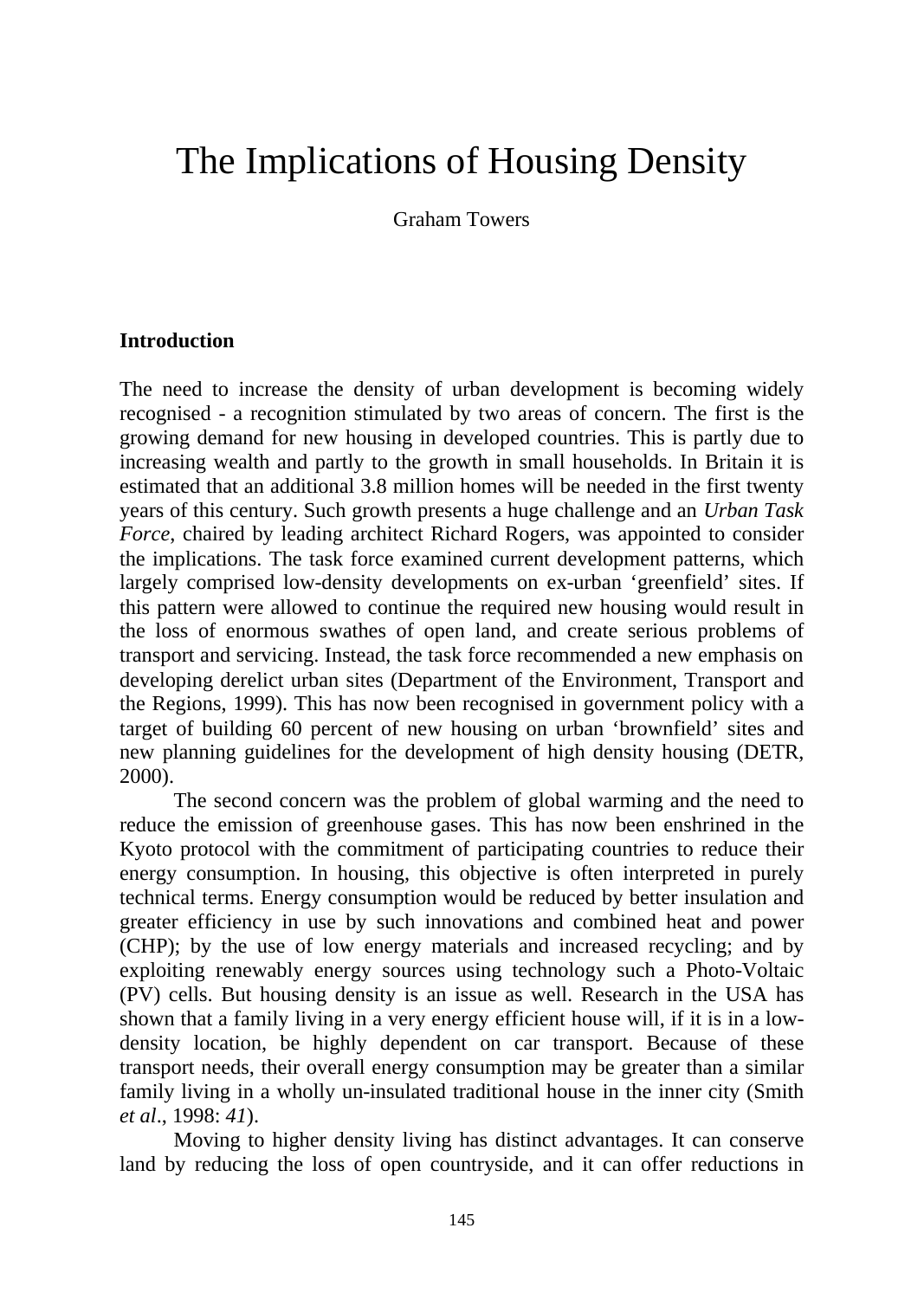energy consumption through more effective transport and easier servicing of urban areas. For many though, high density has negative connotations both historically and in contemporary experience. If the benefits are to be realised, the implications of building at higher densities need to be better understood.

## **The Historical Context**

The nineteenth century in Britain was characterised by rapid industrialisation and urbanisation. The new industrial cities attracted large numbers of people who packed into poorly adapted existing buildings or inadequately built new ones. Many of the buildings leaked, and lacked ventilation or adequate sanitation. Such conditions created a breeding ground for diseases and the high levels of overcrowding meant that infection spread rapidly. There were outbreaks of cholera and typhoid in many large cities, and housing and health became inextricably linked. Bad health was largely the product of poor standards and severe overcrowding, and since it quickly became associated with the densely populated areas of large cities, housing density also becoming an issue.

There were two responses. One was to clear away the areas of bad housing and rebuild. Slum clearance began in Liverpool and Glasgow in the 1860s and was promoted nation-wide by legislation of 1875. Significant slum clearance schemes took place in London, but though the new housing was well built, its design was dictated by the requirement to re-house as many people as had been displaced. Some of the densest purpose-built housing was put up under these schemas – intensive developments of five-storey tenements packed cheek by jowl. These tenements, built and managed by philanthropic societies, were regarded as grim and barrack-like. Tenements of social housing, even in later less dense developments, never lost this poor reputation.

The other response was to flee the overcrowded, polluted and unsanitary cities. Early on the wealthy began to build their houses in the cleaner air of the countryside. Facilitated by the growth of the railways, developers soon began to build new suburbs. Meanwhile, social reformers advocated lower densities as the solution to urban problems for all classes. Various model towns had been built on such lines and, by the end of the nineteenth century such ideals became focussed in the Garden City movement. These principles were enshrined in the Tudor Walters report on the design of new housing (1918), which set the pattern for social housing development after the First World War. This recommended the relief of urban problems through decentralisation and the development of new housing estates outside urban areas at densities as low as 12 houses to the acre (30 per ha.). In the inter-war period over a million houses for rent were built on this pattern, and these were accompanied by 3 million houses for sale in similarly low density suburbs.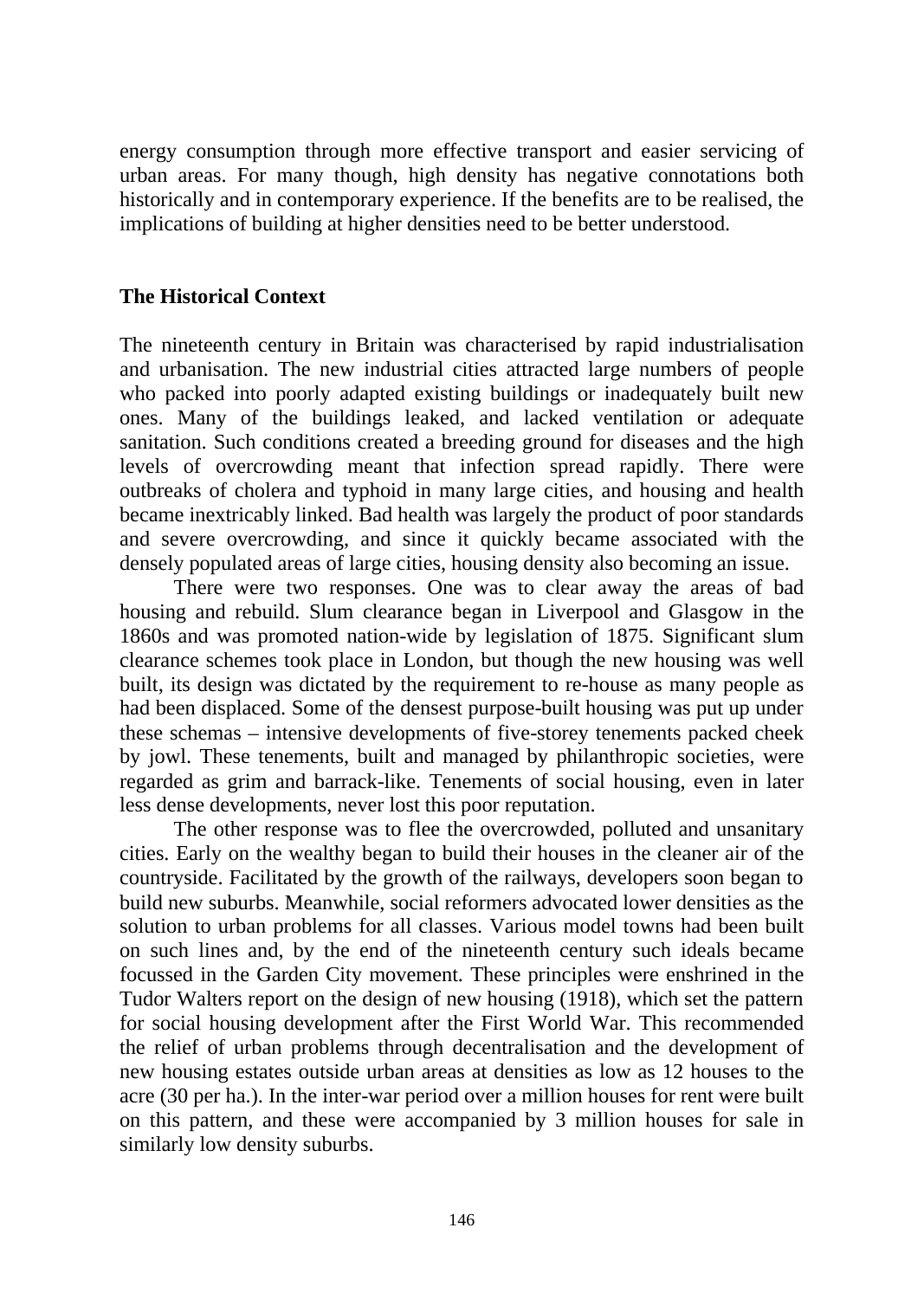In the new planning system introduced after the Second World War there was an attempt to impose a new order. A series of plans were produced for the development of large cities. Particularly influential was Patrick Abercrombie's plan for London. This proposed a hierarchy of densities for new housing development: 200 persons per acre (ppa) at the centre, 136 in the inner areas descending through 100 and 75 ppa to 50 ppa at the periphery. The twin priorities of urban planning were preserved – relatively high densities in the slum clearance areas with the low densities of the Garden City movement in the suburbs. The results of these post-war plans did little to counter the traditional hostility to high density. Most redevelopment in the inner areas comprised estates of multi-storey housing in which, increasingly, low-income families with children were housed. The result has been an accumulation of social problems that have caused many multi-storey estates to become foci of crime and deprivation. Such degeneration has reinforced the negative image of high density living (Towers, 2000).

## **The Definition of Density**

The measurement of housing density is a complex matter, which prohibits easy comparison of one form of development against another. Essentially, density is a measure of the number of people living on a given area of land. In Britain, the land area was traditionally measured in acres. With metrication it is now necessary to convert to hectares (ha) with a factor of 2.48 acres/ha. But this is only the start of the confusion. No less than four separate measures of size of the resident population have been used in the past:

- ß *Dwellings per ha/acre* the numbers of houses or flats. Early definitions of density used this measure and it is still in use to denote basic standards. However, it can be a misleading measure due to the considerable variation in the sizes of dwellings.
- ß *Persons per ha/acre* the number of people. This has been generally used to define density standards for planning purposes. To be a useful measure though, it needs to be converted into numbers of dwellings. The usual means of conversion is to measure *bedspaces per ha/acre*. This measure can be used to convert a persons' per ha/acre standard into a range of dwelling mixes. At one time *habitable rooms per ha/acre* was used as a conversion measure but this is now regarded as less useful than bedspaces since it is more variable and, therefore, more confusing. In some European countries *housing floorspace per ha/acre* is also used as a measure of density.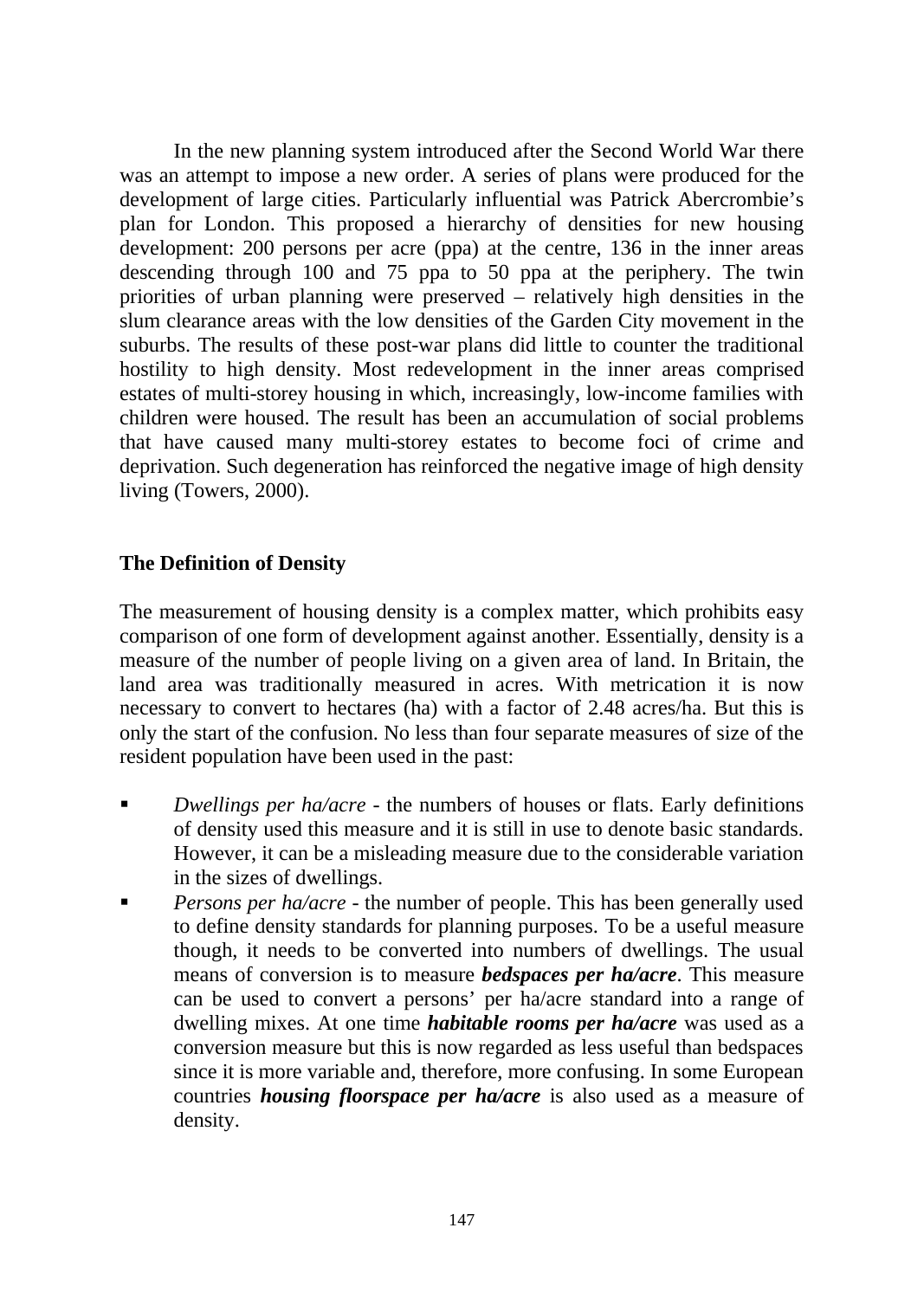Further complication is added by the use of at least two measures for the area of land to be considered:

- ß *Net residential density* measures the area of a housing site up to the surrounding roads include facilities for the immediate benefit of the housing, such as small areas of open space, community centres, a few shops and so on.
- ß *Gross residential density* measures a residential area and includes in addition to housing - parks, schools, the road and transport network and other mixed uses. It does not normally include large commercial or industrial areas.

Net residential density is a fairly tightly defined measure that allows quite accurate comparison between developments. Gross residential density is more variable depending on the extent of non-residential land use included. This makes density values more variable and comparisons less accurate, particularly when dealing with large urban areas or whole cities.

The various methods of measuring housing density can be illustrated by drawing on a study carried out by Rudlin and Falk (2000: 219) on the redevelopment scheme for the Hume estate in Manchester. Net and gross densities were calculated using different systems of measurement (see Table 1). First, the numbers of dwellings was set down, and then the numbers of bedspaces, using a ratio of four per dwelling. This is equivalent to the standard measure of persons per acre. However, it was considered that with modern housing standards it was unlikely that, in any development, all bedspaces would be fully occupied. A further calculation was done using a ratio of 2.4 persons per household, which was felt to give a better indication of the likely population at any given density.

#### **Table 1 Net and gross density calculations**

|                      | per hectare | per acre |
|----------------------|-------------|----------|
| <b>Net Density</b>   |             |          |
| dwellings            | 62          | 25       |
| bedspaces            | 247         | 100      |
| population           | 148         | 60       |
| <b>Gross Density</b> |             |          |
| dwellings            | 27          | 11       |
| bedspaces            | 108         | 44       |
| population           | 65          | 26       |

*Source:* Rudlin and Falk, 2000: 219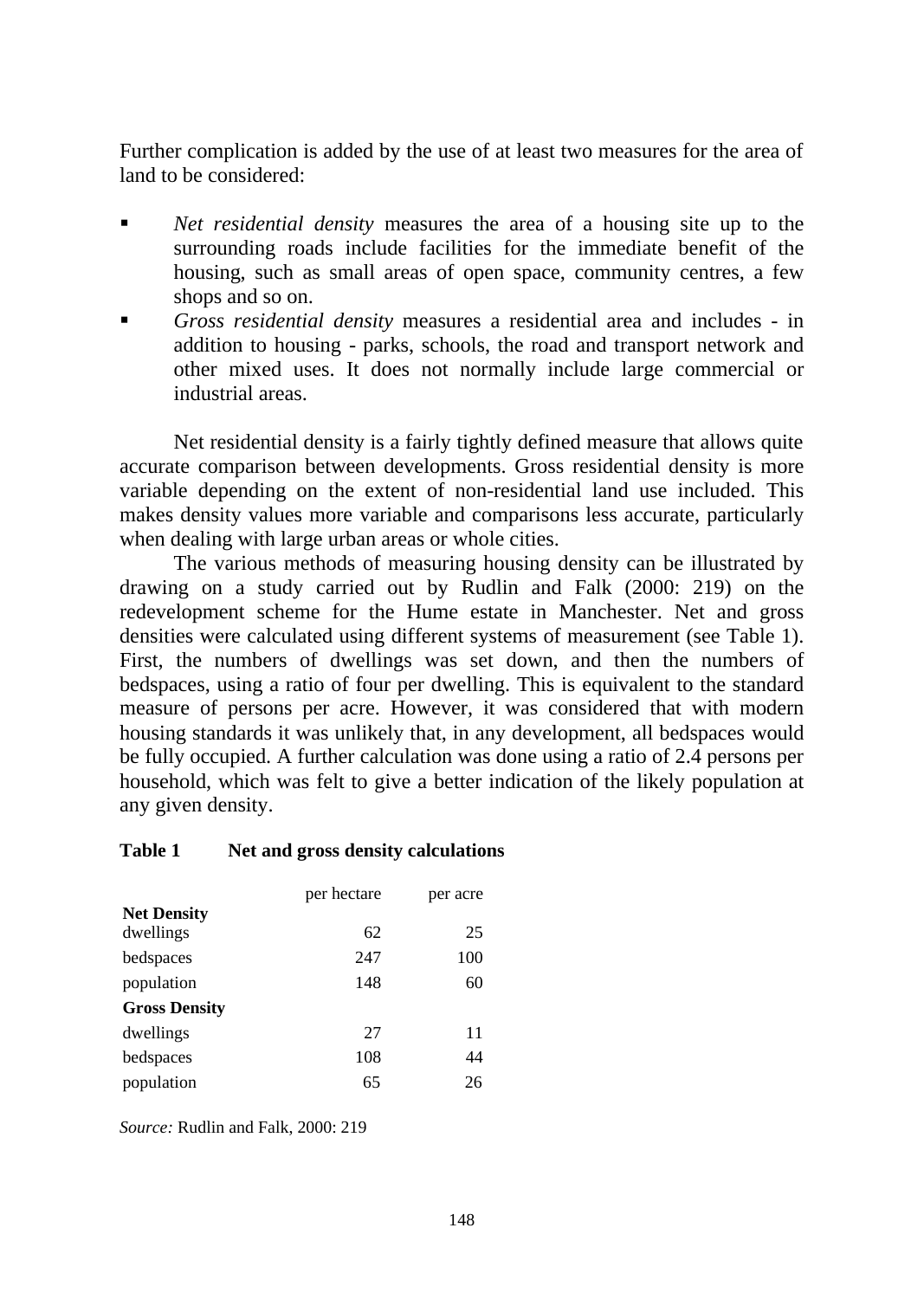All the figures in the table are based around a standard of 100 persons per acre (248 ppha), which is generally felt to be the minimum necessary to achieve the benefits of efficient transport and servicing. However, it is apparent that to achieve an actual net density of 100 persons per acres a higher notional density must be planned to allow for lower levels of occupancy in contemporary urban communities

### **Density and the Built Form**

'High density' is commonly confused with 'high rise', the multi-storey estates built in British cities during the 1950s and 60s that have become the focus of serious social problems. Having often been seen as the epitome of high density housing, they have been thought of as a form of living to be avoided in future developments. In fact, all multi-storey estates were built to zoned density standards. In London some estates were built at a net residential density of 200 ppa (494 ppha), but many were built at 136 ppa (336 ppha) and quite a few at 100 ppa (247 ppha). In Glasgow, which has a great many high rise estates, the maximum zoned density was 120 ppa (296 ppha).

Many of these estates consisted of tall blocks set in large areas of open space. Their density was no higher, and often lower than, the traditional housing which surrounded them. As early as 1946 Trystan Edwards demonstrated that individual houses built in narrow-fronted terraces could be built at densities up to 275 ppa (679 ppha) (Edwards cited in Owens, 1987). A more recent study by architect Harley Sherlock showed that three- or four-storey terraces of flats and maisonettes could be built to densities of 155-160 ppa (385-400 ppha) (Sherlock, 1991). This means that many traditional terraced streets, which, in London, are commonly 3 storeys and higher, achieve densities considerably in excess of many multi-storey housing estates.

A range of British housing, planning and transport bodies sponsored a very recent study as part of the debate about increasing the densities of new housing development. In it, architect Llewelyn-Davies identifies a range of types of housing form and the approximate densities they could achieve (see Table 2). They went on to apply different mixtures of these types to a series of case studies, which examined several options and considered qualitative as well as quantitative issues (Llewelyn-Davies, 2000).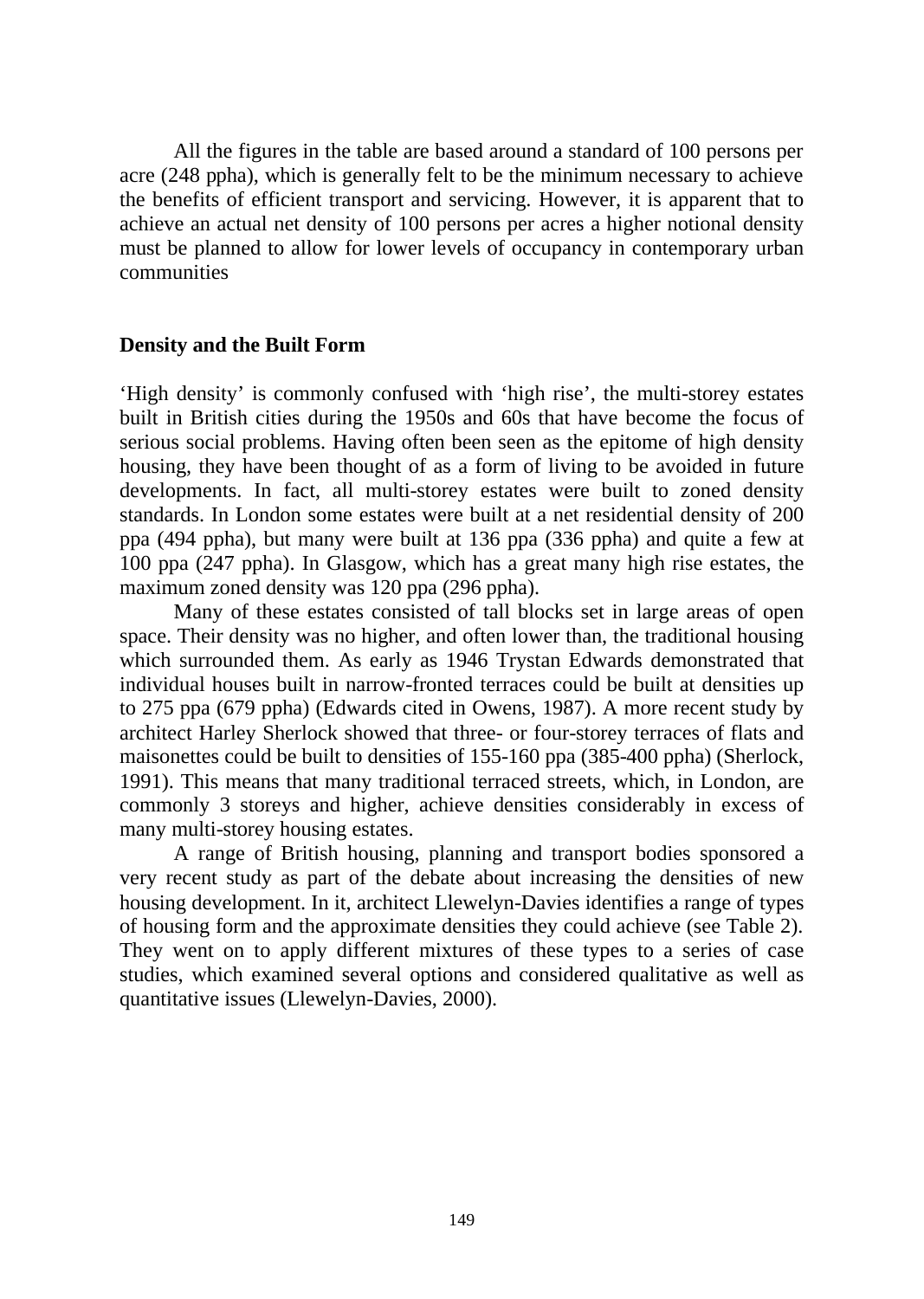|                |                                      |        | Dwellings |        | <b>Bedspaces</b> |
|----------------|--------------------------------------|--------|-----------|--------|------------------|
| Type           |                                      | per ha | per acre  | per ha | per acre         |
|                |                                      |        |           |        |                  |
| A <sub>1</sub> | Detached houses                      | 10     |           | 40     | 16               |
| A2             | Semi-detached houses on street       | 16     | 6.5       | 64     | 26               |
| A <sub>3</sub> | Semi-detached houses on cul-de-sac   | 31     | 12.5      | 124    | 50               |
| B1             | Terraced houses - medium frontage    | 53     | 21        | 212    | 84               |
| B <sub>2</sub> | Terraced houses - wide frontage      | 44     | 18        | 176    | 72               |
| C <sub>1</sub> | Flats - 4 storey perimeter blocks    | 155    | 62.5      | 620    | 250              |
| C <sub>2</sub> | Flats - 4 storey cluster blocks      | 67     | 27        | 268    | 108              |
| C <sub>3</sub> | Flats - 6-10 storey perimeter blocks | 423    | 170       | 1692   | 680              |
| D <sub>1</sub> | Mixed houses and flats               | 140    | 56.5      | 560    | 226              |

## **Table 2 Densities achieved by different types of housing form**

*Source:* Llewelyn-Davies, 2000

## **Density and Sustainability**

The critical contribution higher densities can make to reducing energy consumption is in lowering the cost of servicing urban areas. As development density increases the per capita cost of providing services such as water, gas, electricity and waste disposal reduces. The cost of transporting materials and goods also declines. As the costs go down so does the consumption of energy. Of most significance is the cost of personal transport, which diminishes rapidly as density increases. At low densities people are dependent on private cars for personal transport. As density increases public transport becomes increasingly necessary and viable. At high densities fast, frequent and reliable public transport systems become fully effective with dramatic reductions in energy costs. More and more trips can also be made on foot or by bicycle eliminating fuel consumption and pollution altogether. In overall terms people in low density areas travel more than twice as far each week as people in more compact cities.

Two Australian environmental scientists, Peter Newman and Jeffrey Kenworthy, have carried out wide-ranging studies of the relationship between transport and urban form. They suggest there is a threshold density above which diverse, less automobile-based personal transport systems become viable. This threshold coincides with the density of a group of European cities such as Paris, Stockholm, Hamburg, Frankfurt and Amsterdam, all of which provide a high quality urban environment coupled with diverse and effective transport systems. These cities proved to have personal transport costs (measured in fuel consumption) that were less than one third of those in low density, North American cites (Newman and Kenworthy, 1987: *127ff*).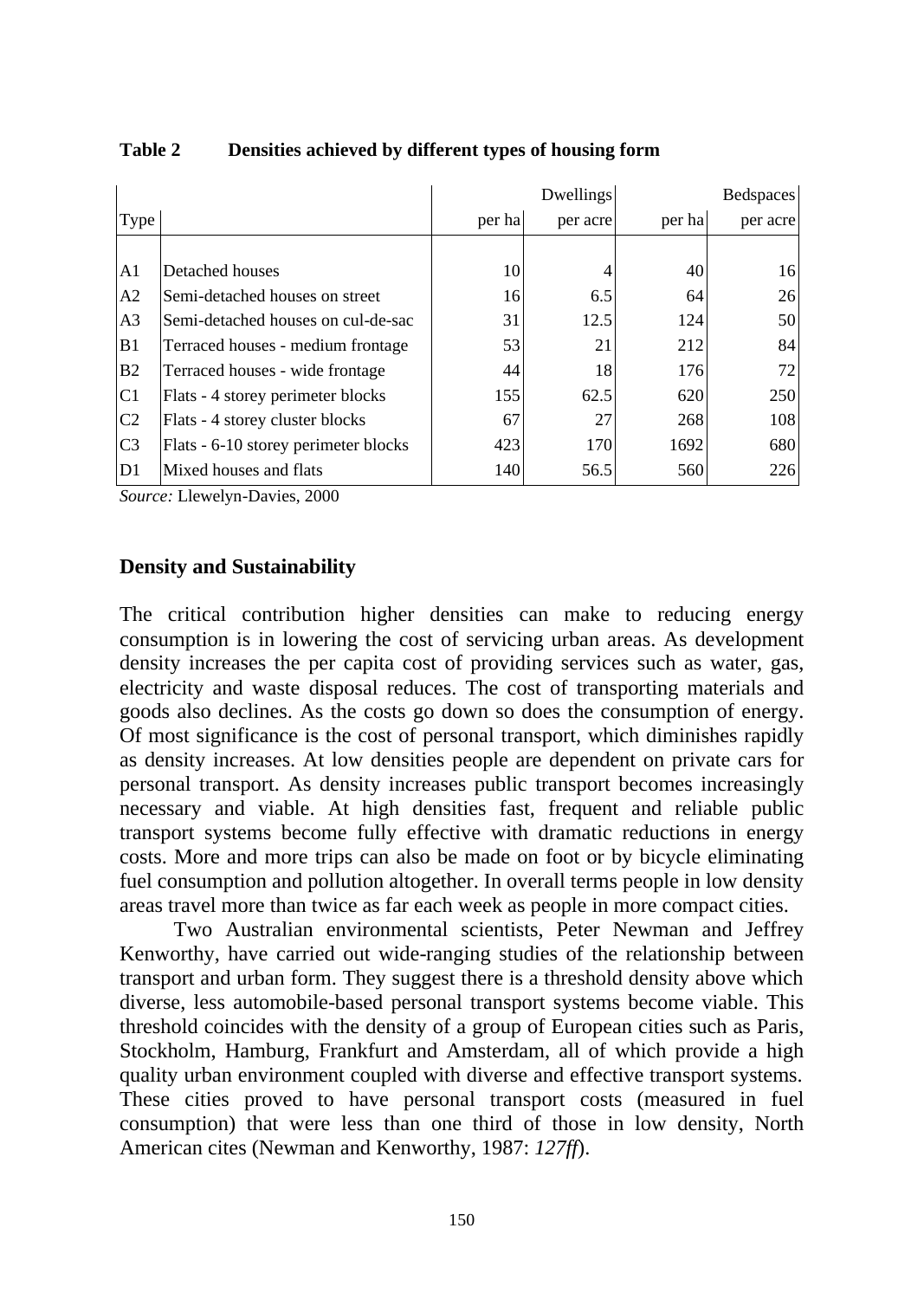Energy efficiency is a necessary goal but the sustainable city can be most effectively achieved by increasing densities. Energy savings can certainly be made by better insulation and fuel economies in buildings. In the high density city these savings are reinforced by the effective use of mass transport and by the greater concentration of activities, which reduces transport needs altogether. To realise these benefits it is not necessary to move to very high densities. Research has shown that relatively modest increases in density can produce disproportionate savings in land take. Similarly, it is generally considered that the reduced cost of servicing, and the efficient use of public transport begin to take effect at densities as low as 100 ppa (248ppha) or 62 dwellings per hectare.

Urban densities vary widely. In parts of Hong Kong densities rise as high as 1,250 dwellings per hectare (Rudlin and Falk, 1999: 191). This is exceptional, but even in Europe there are considerable variations. In overall terms the population density of Paris is twice that of London. In the inner areas the ratio is even higher, with central Paris housing almost three times as many people in the same land area (Sherlock, 1991: *216*). Barcelona is a city widely admired for its heritage and its recent achievements in regeneration. Its population density of 400 dwellings per hectare is more than double that of even the most heavily populated part of inner London such as Islington (DETR, 1999: 59) whose densities are rarely matched elsewhere in Britain. Most urban areas have densities that are much lower than inner London. Good models of relatively high density cities can be found in continental Europe. Many European cities are not only efficient but also attractive and enjoyable places to live.

Achieving higher densities must be accepted as a necessity, but there are also positive benefits. One reason why European cities are widely admired is because their higher density creates more vitality and diversity. Bigger concentrations of people stimulate and support the provision of more services and facilities making possible a wider choice of restaurants, theatres, cinemas and other recreational opportunities. They support specialist centres and services for minorities, which are not possible where such minorities are dispersed in low density sprawl. All this stimulates interdependent economic development that creates new employment opportunities and greater choice of employment. Above all, in higher density urban areas, all this diversity is within easy reach of where most people live. Ease of access is a key factor, which has critical implications for a sustainable quality of urban life.